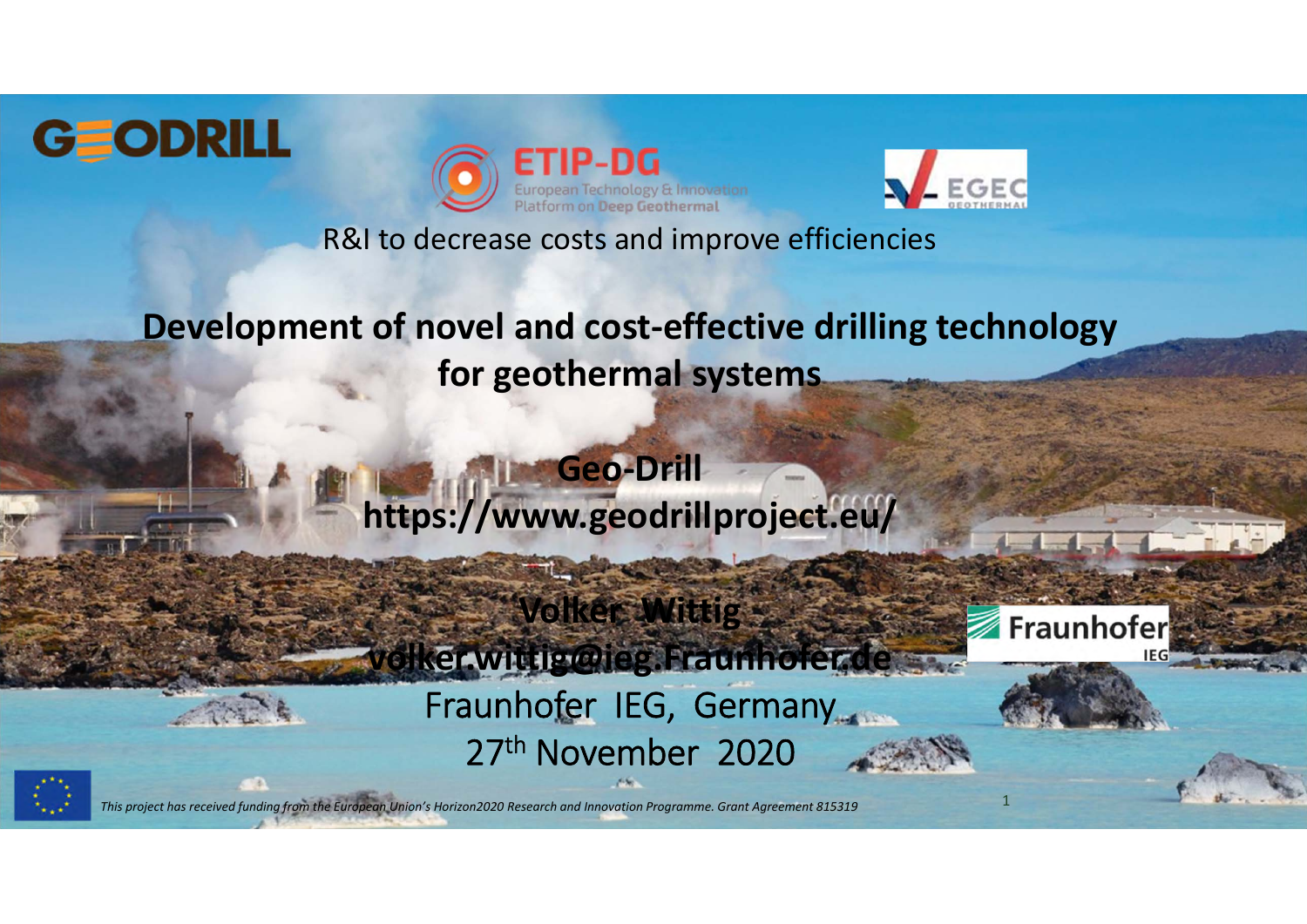

## **Geo‐Drill – at a glance**

### **Overall Objective:**

To develop 'holistic' drilling technologies helping to drastically reduce the cost of deep drilling (5km or more) and at high temperatures (250°C or more).

#### **Expected Impact:**

The proposed solution will **reduce the CAPEX and/or OPEX** of energy generation from any of the mentioned renewable sources making it comparable to generation costs from competing fossil fuel sources

- •Substrates and coatings
- •Data harvesting and transfer system
- •Corrosion/Erosion testing regime
- •Improved BHA and Computer Modelling

© Geo‐Drill Consortium 2019‐2022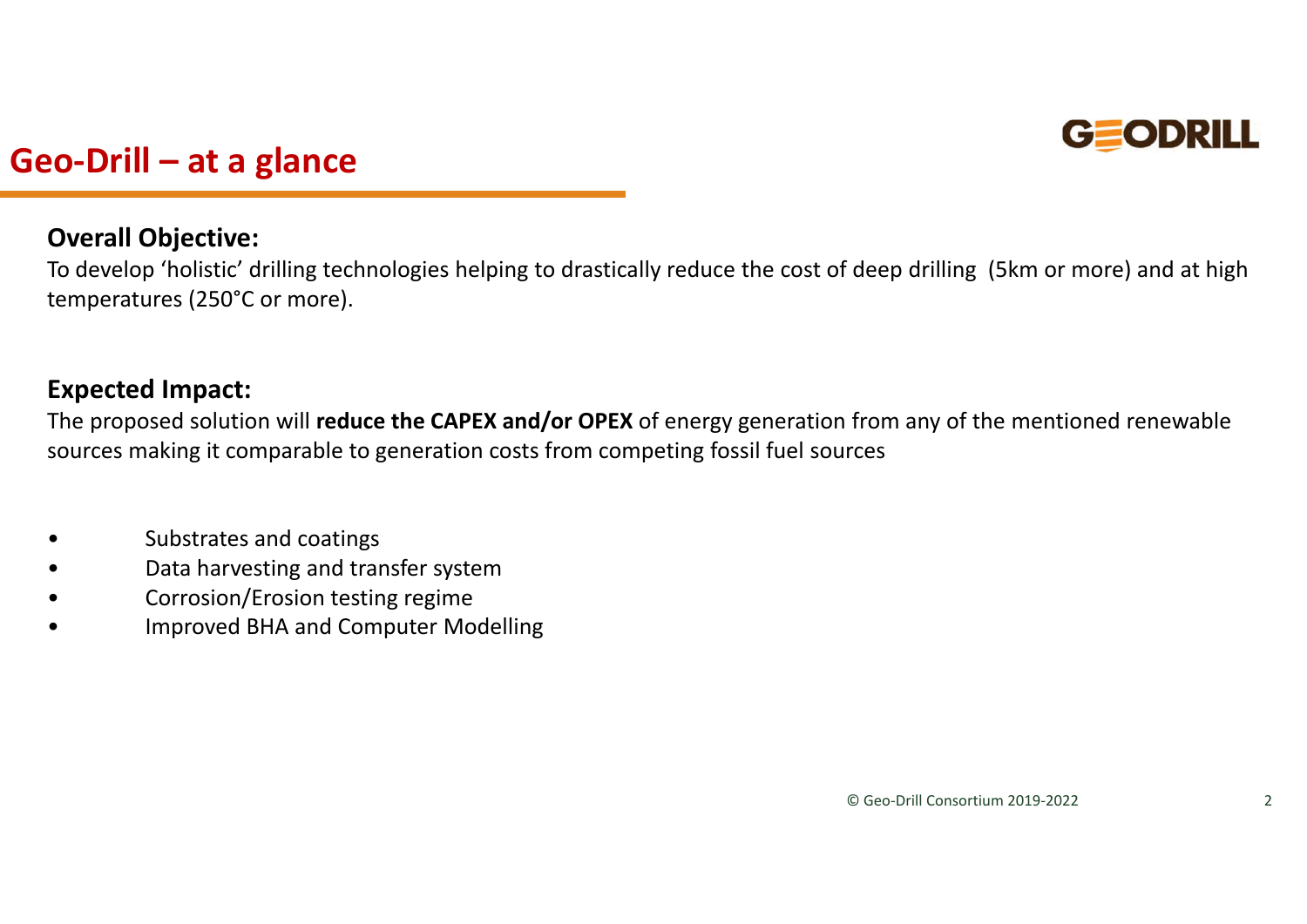

## **Geo‐Drill – at a glance**

- A **prototype DTH hammer** will be manufactured and validated
- $\bullet$  Substrate materials of 3D printed sensors & cables will be manufactured and tested. A **prototype drill monitoring system** based on 3D printed sensors combined with simulators will be manufactured and validated
- Advanced materials and coating will be developed and tested. DTH **hammer, drill pipe and drill stabilizer** will be manufactured and validated
- $\bullet$  The Geo‐Drill concept will be validated by <sup>a</sup> techno‐economic assessment and an environmental assessment.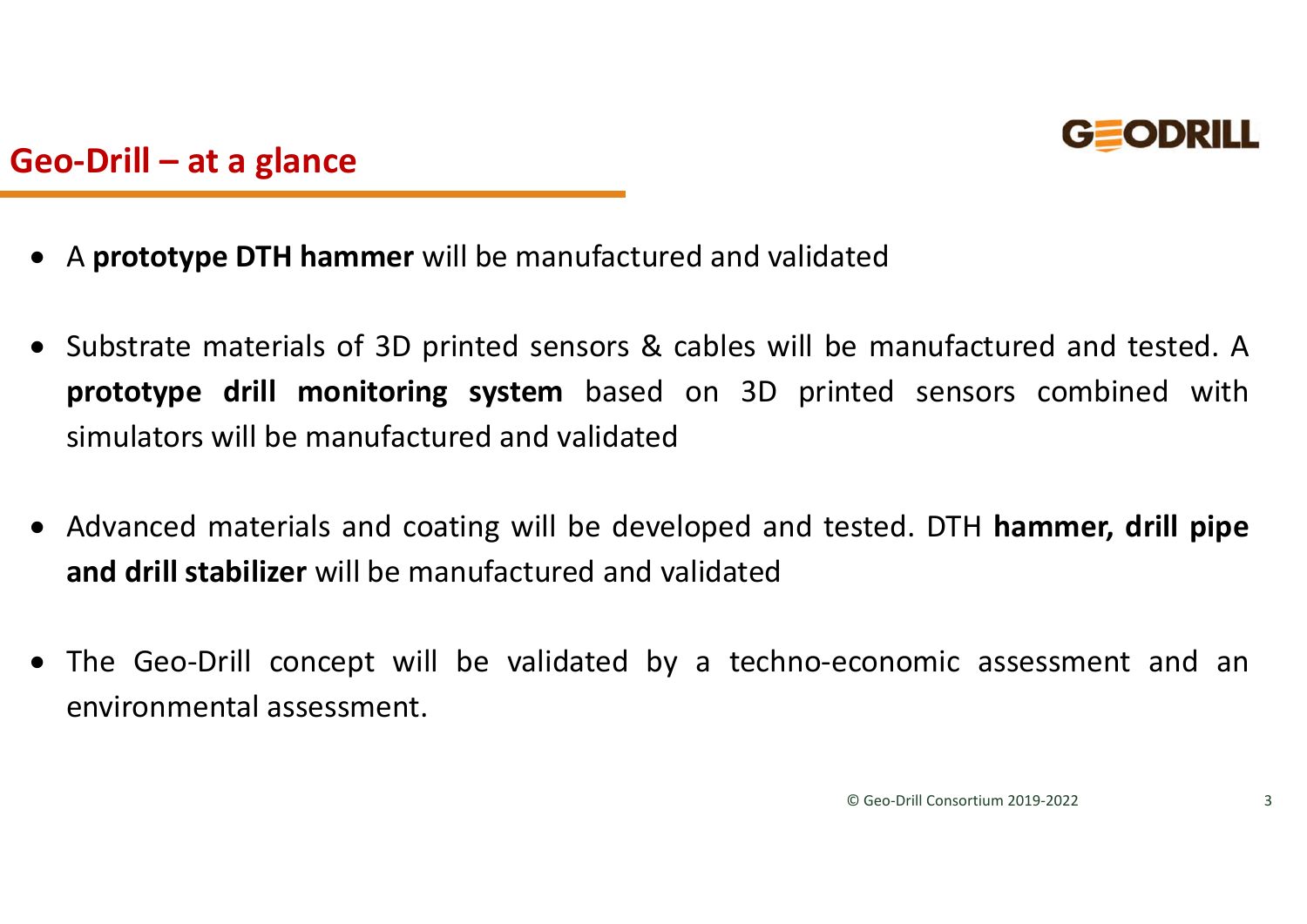

## **Geo‐Drill – Consortium**



- 12 partners across Europe, with TWI as coordinator
- A mixture of skills and expertise including product developer to end users, universities and research org.



© Geo‐Drill Consortium 2019‐2022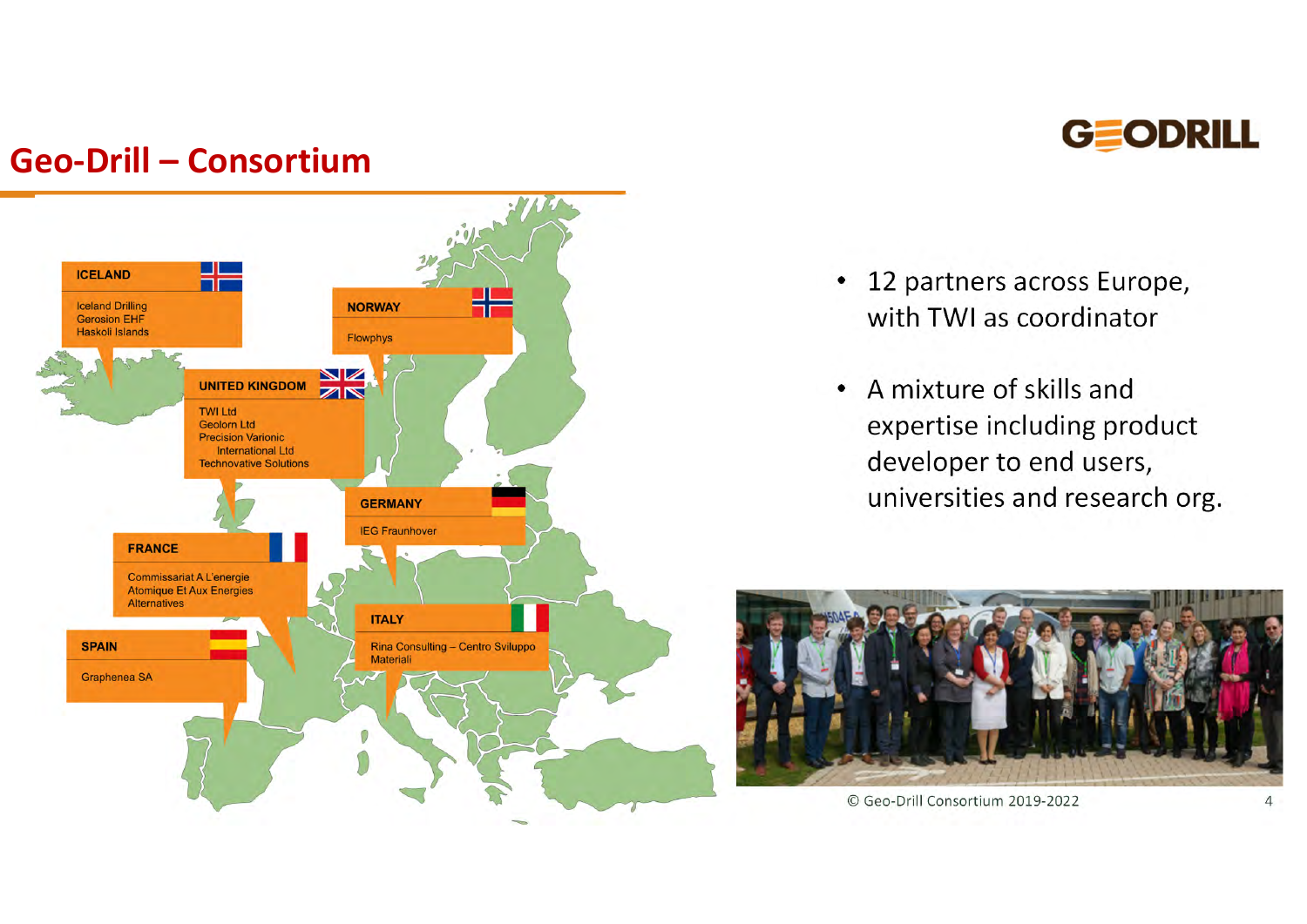#### **KPI's and targets**



**The target for GeoDrill is to develop an holistic drill system, that lowers the cost of deep high temperature/high pressure geothermal wells. To achieve this we need to improve on the following parameters:**

- **Increase Rate of Penetration ‐ ROP**
- **Predicting – Knowing what is happening at the bit/formation interface in real time**
- **Improved Lifecycles – make tools and completion materials last longer**
- **Optimization – If the bit is not making hole, then the operation is losing money.**
- **Capability – High Temperatures of 2500C and Pressures in excess of 70MPa, need to be catered for.**
- **Practicality – The system has to integrate with current operations.**



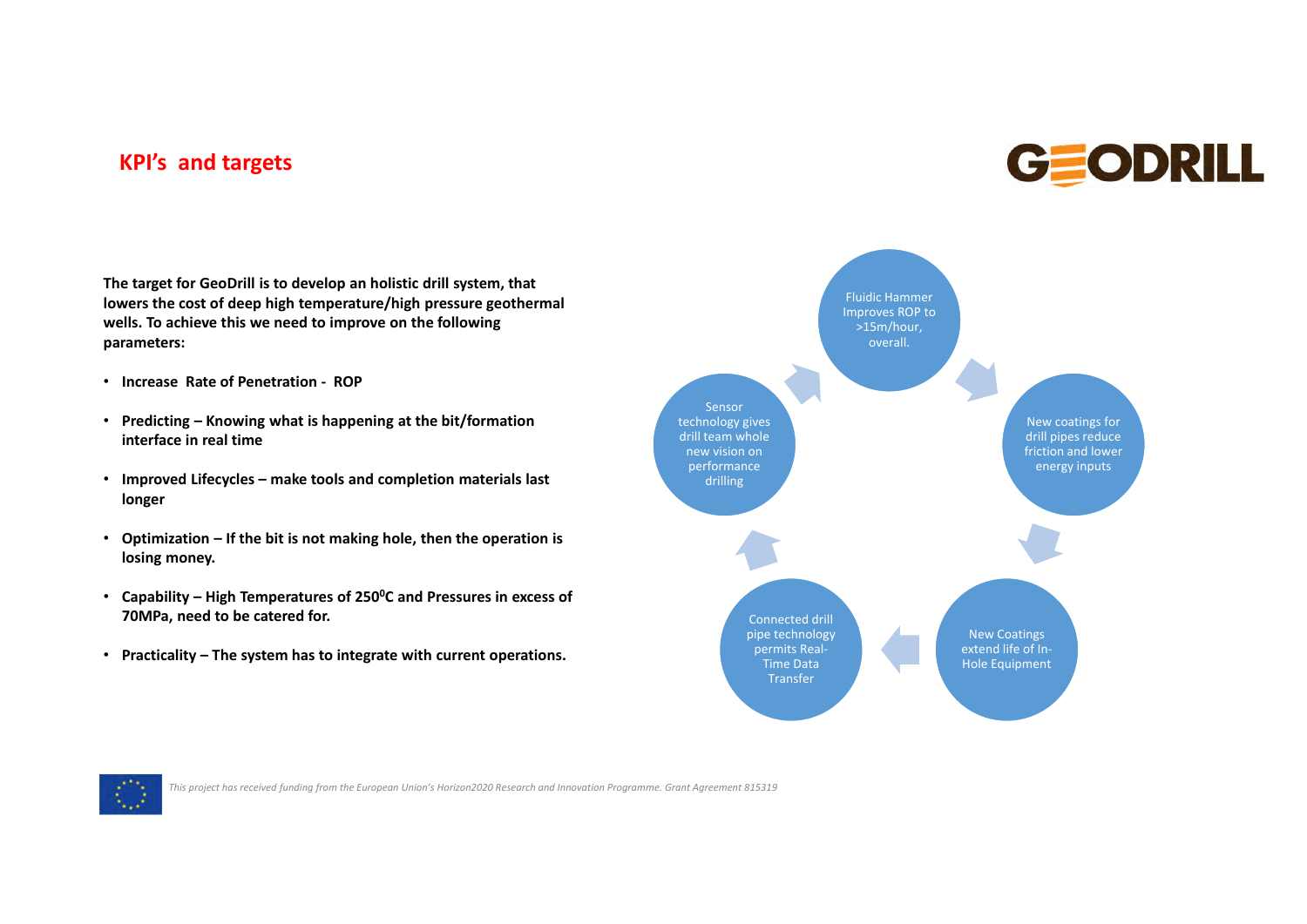

## **overview WP Material development**

### **Development of materials and coatings**



GO‐enhanced tungsten carbide material development for tooling and hammer coating for drill bit tooth, fluidic oscillator, and stabilizer HIP bonding process for drill bit toot diffusion bonding process for tool joint and drill stabilizer synthesis of sensor materials Electroless (EL) plating for synthesis of PTFE based composite coating HEA and cermet coating







© Geo‐Drill Consortium 2019‐2022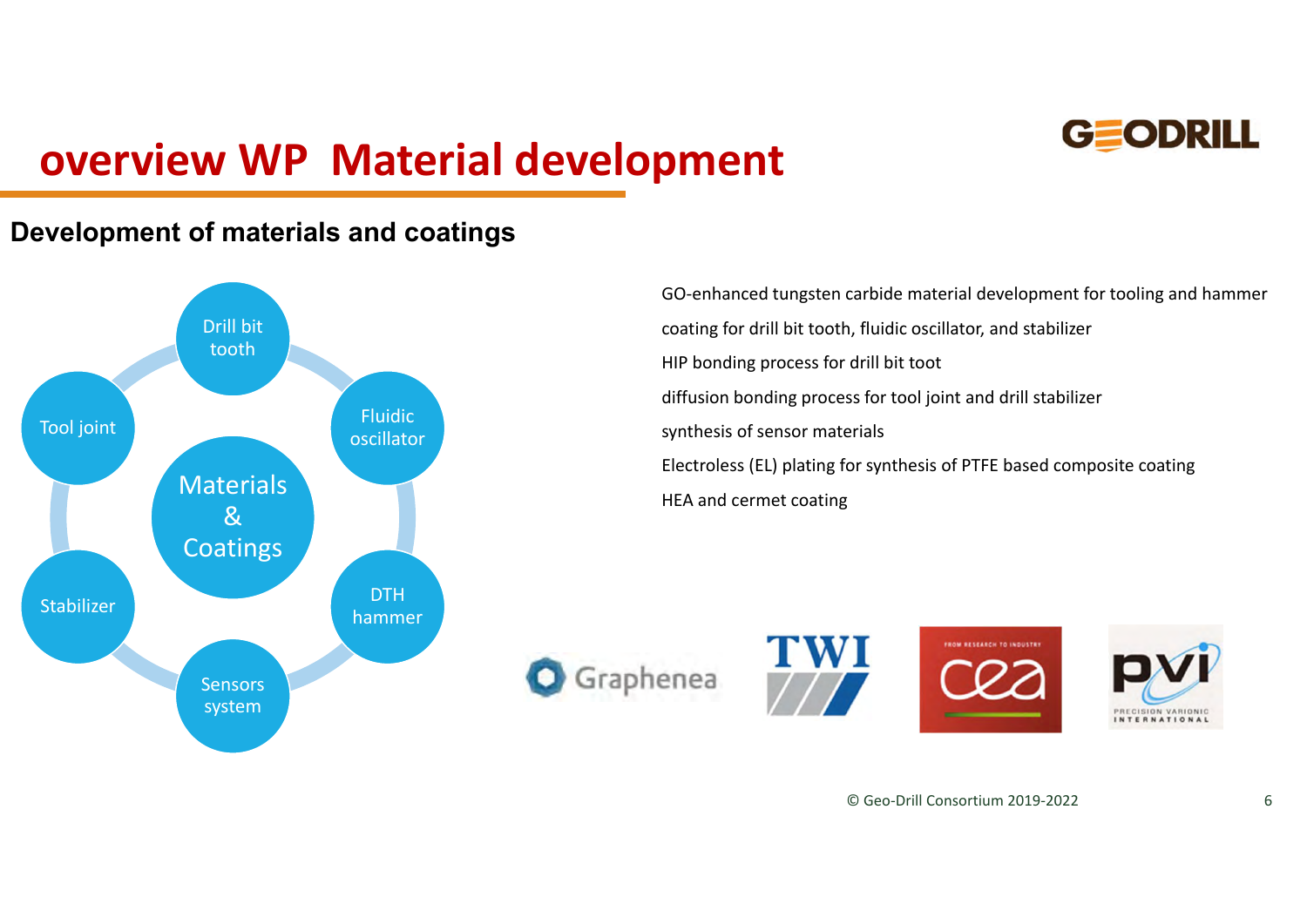# **Development of Novel Mud Hammer**



# Possible DTH fluid hammer assembly (Wassara type)







25.11.2020 Wear within hydraulic DTH hammers **82.2012.00 Wear** within hydraulic DTH hammers

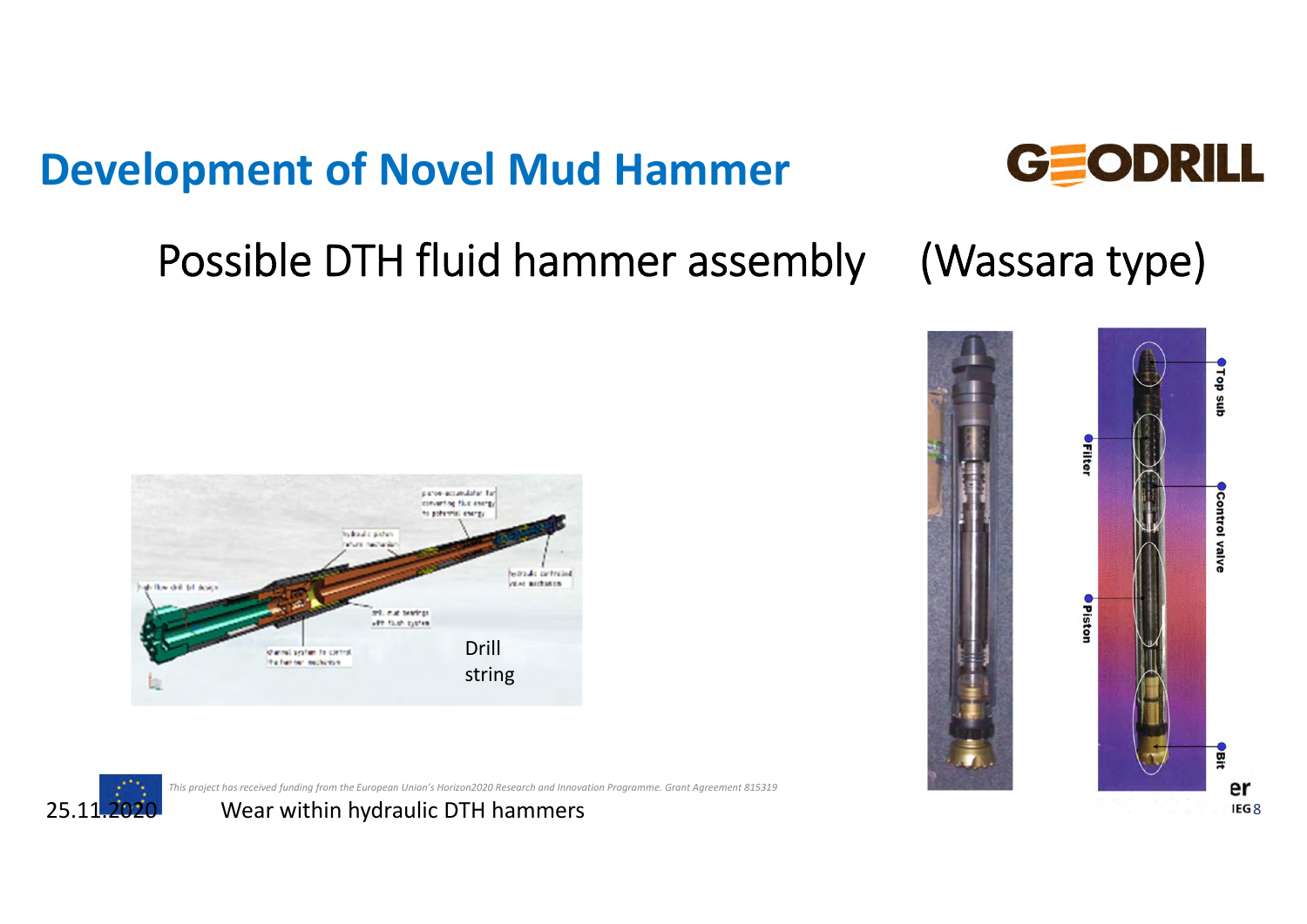# Surface erosion Measurements of wear parts

# **GEODRILL**



- •Rz, max  $\sim$  128  $\mu$ m at inlet port (1)
- •Measured length 1.3 mm
- • Rz,max ~124 μm at outlet port (**2**) •Measured length 6.6 mm
- © Geo‐Drill Consortium 2019‐2022 • Rz,max  $\sim 0.6...6.3 \mu m$  for fluid bearings and plane surfaces after turning, e.g. piston